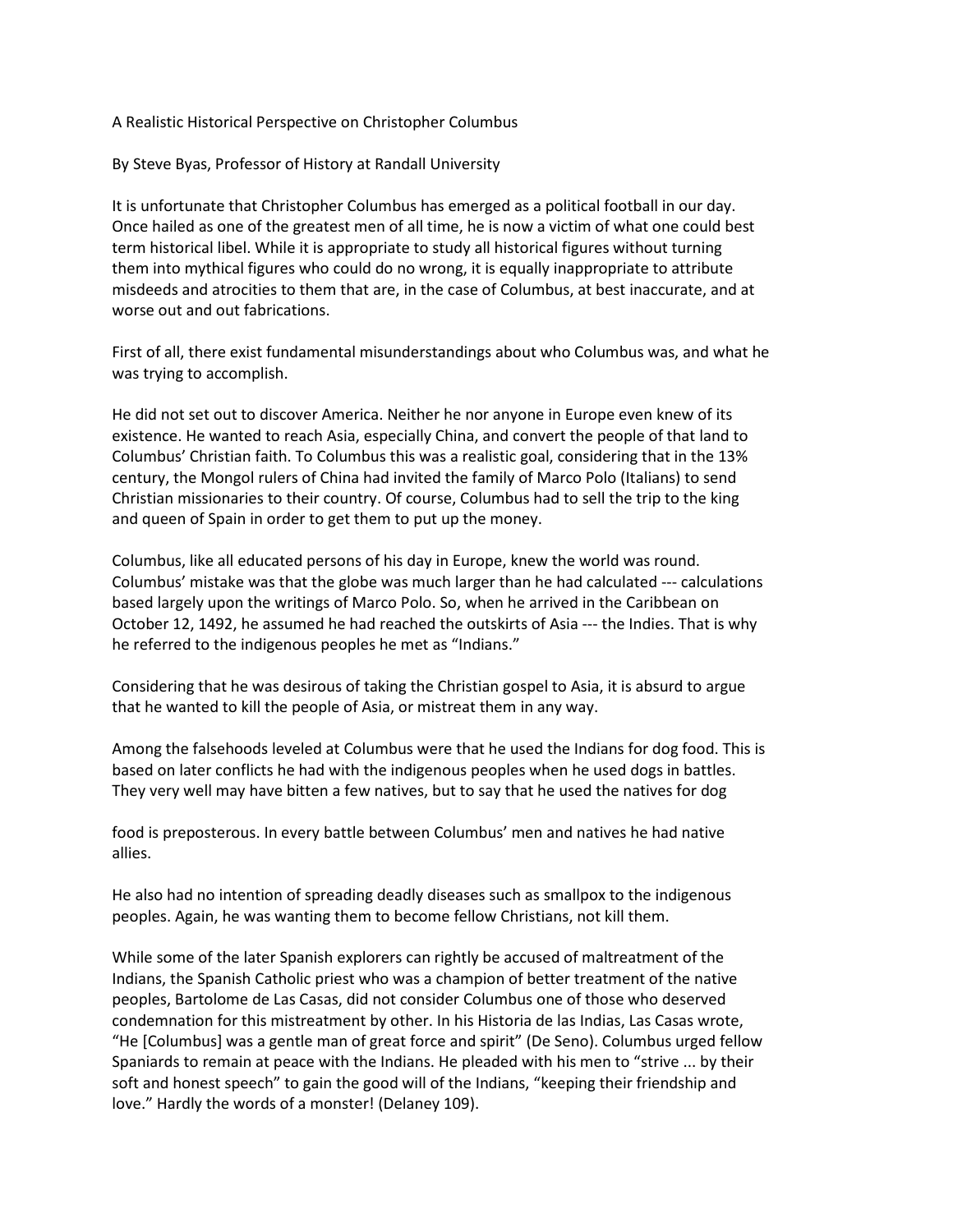Columbus is also blamed for introducing slavery into the western hemisphere. That is not true. Slavery already existed in the western hemisphere.

Others make irrelevant comments about Columbus, such as, "He really did not discover America," with some adding that the Indians were there first, and besides, it is likely that other Europeans, such as the Vikings, had already come to the western hemisphere. But Columbus never claimed to have discovered America.

Others blame him for all atrocities that took place in the years after his death. But if we are going to do that, then he should be credited with accomplishments after his death, as well, such as the abolition of human sacrifice and cannibalism in the Aztec Empire.

But what he did accomplish was that he ended the disconnected histories of the world. Because of Columbus, Christianity was brought to what is now North and South America, which largely replaced those religions that caused thousands of human sacrifices. No one can seriously argue that life for the descendants of those indigenous peoples Columbus encountered at the end of the 15' century are worse off today than had he never waded ashore on October 12, 1491. In Europe, life was also improved greatly by the introduction of new foods.

If one were to make a "short list" of the persons in history who had done the most to improve the lives of more human beings, a name that would have to be on that list would be that of Christopher Columbus.

Suggested Further Reading:

Byas, Steve. History's Greatest Libels. Indianapolis: Dog Ear Publishing, 2015.

Delaney, Carol. Columbus and the Quest for a New Jerusalem. New York: The Free Press: 2011.

De Seno, Tommy. "The Truth About Columbus," www.foxnews.com/opinion/2010/2011/tommy-seno-columbus-day-franciscobadilla-native-americans/

Grant, George. The Last Crusader. Wheaton, Illinois: Crossway Books, 1992

Morrison, Samuel Eliot. Christopher Columbus, Mariner. Boston: Mentor Books, 1942.

Questions for Discussion:

1. What are some of the principal accusations often made against Columbus?

What was the main goal of Columbus?

What was a major accomplishment of Columbus?